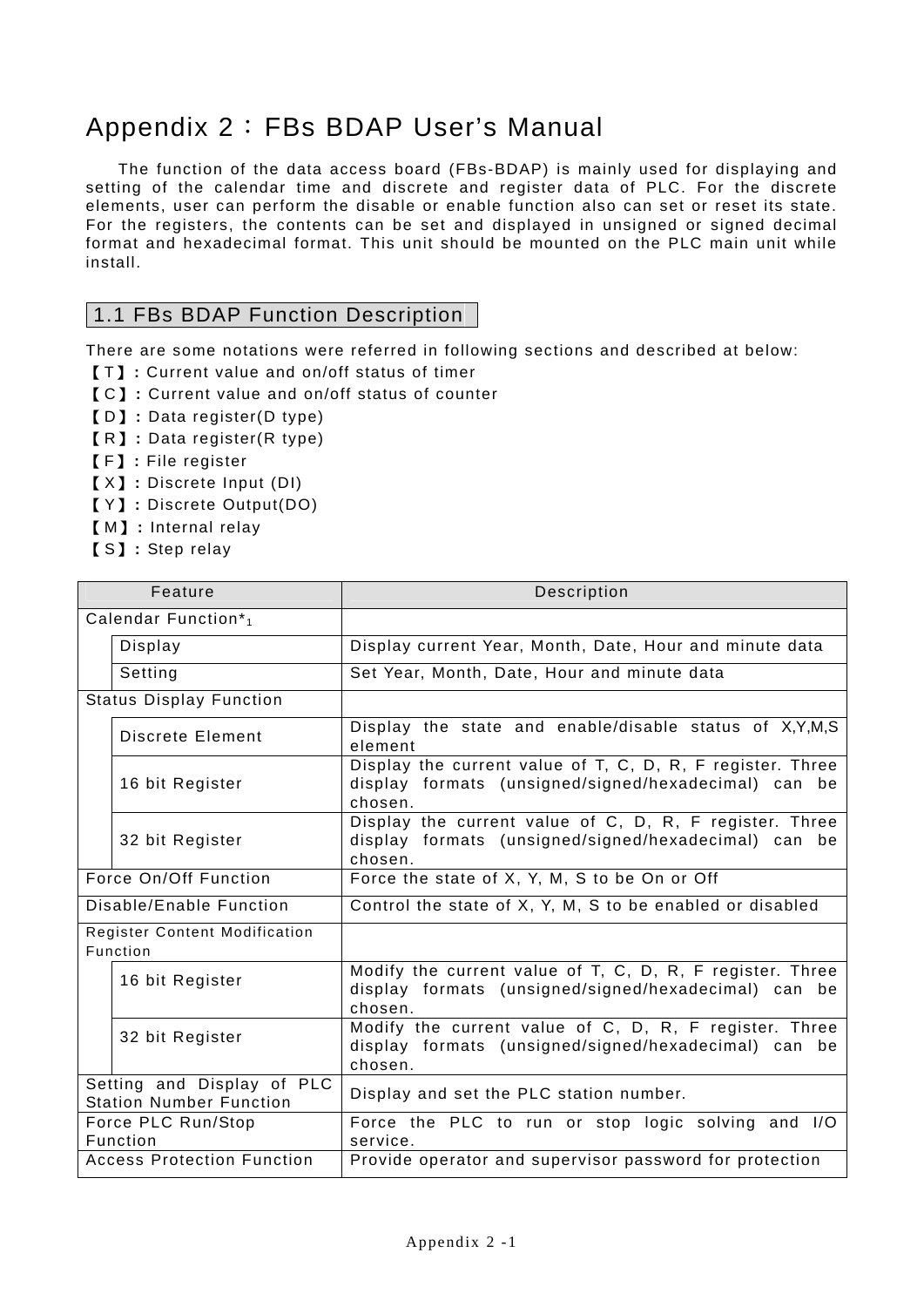# 1.2 FBs BDAP Display Legend



- $\overline{1}$  "RUN" indicator. When the PLC is in running state, this symbol will be appeared.
- ② "STOP" indicator. When the PLC is in stop state, this symbol will be appeared.
- ③ "ON" indicator. When the selected element is Timer or Counter, this symbol will be appeared when the corresponding state is on.
- ④ "OFF" indicator. When the selected element is Timer or Counter, this symbol will be appeared when the corresponding state is off.
- $\overline{5}$  "D" indicators. When the selected element is 32 bit register, the "D" symbol will be appeared.
- ⑥ Element symbols for selection. There are nine element types can be chosen, those are T, C, D, R, F, X, Y, M and S.
- ⑦ Reference number or year display, The sequence number of the selected element or the year part of the calendar.
- ⑧ Value display or hour and minute display. For 16 bit register, it represents the current value of 16 bit content. For 32 bit register, it represents the portion of the number above  $5<sup>th</sup>$  digit (million) in decimal or MSB word in hexadecimal format. It also represents the state of discrete element or hour and minute part of the calendar.
- ⑨ Value display or month and day display. For 32 bit register, it represents the lower 5 digit portion of the number in decimal or LSB word in hexadecimal format. It also represents the enable/disable state of discrete element or month and day part of the calendar.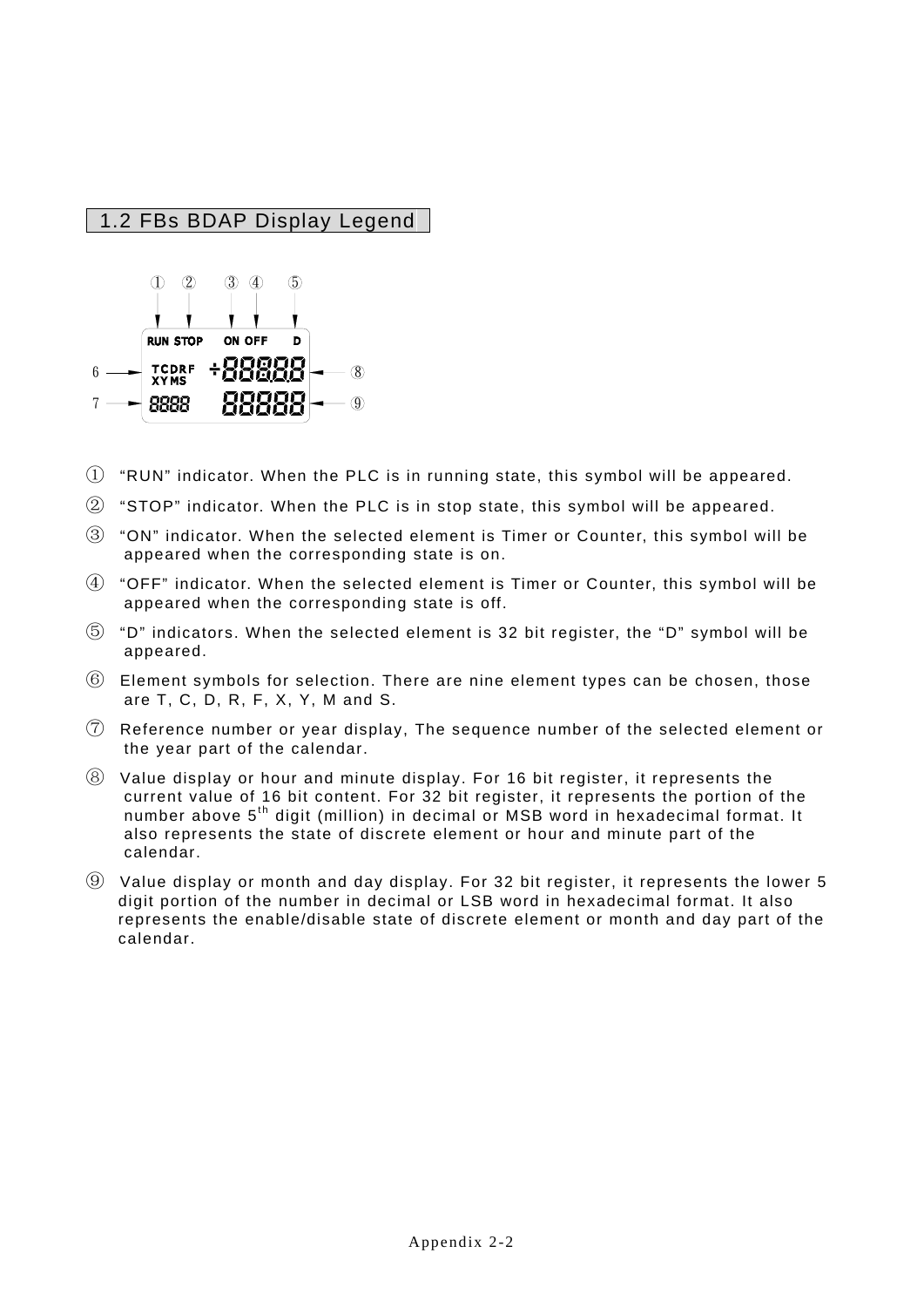# 1.3 FBs BDAP Operation Procedure

Operation Keypads: There are six keypads in total for operation.



Default display mode: Calendar Display



- ○<sup>1</sup> Select the field to be changed, selected field will be blinked
- ○<sup>2</sup> Enter the new value
- ○<sup>3</sup> Enter status monitoring display screen

 $\overline{4}$  Use  $\overline{4}$  key  $\overline{5}$  key select the element type to be monitoring. The selected type will be blinked.

- $\overline{5}$  Under calendar display mode, press  $\overline{+}$  key to force PLC stop or run
- $\circledR$  Under calendar display mode, press  $\leftarrow$  key to display and modify the PLC station number
- $\circled{7}$  Under calendar display mode, press  $\circled{4}$  key, can display the firmware version of PLC and BDAP.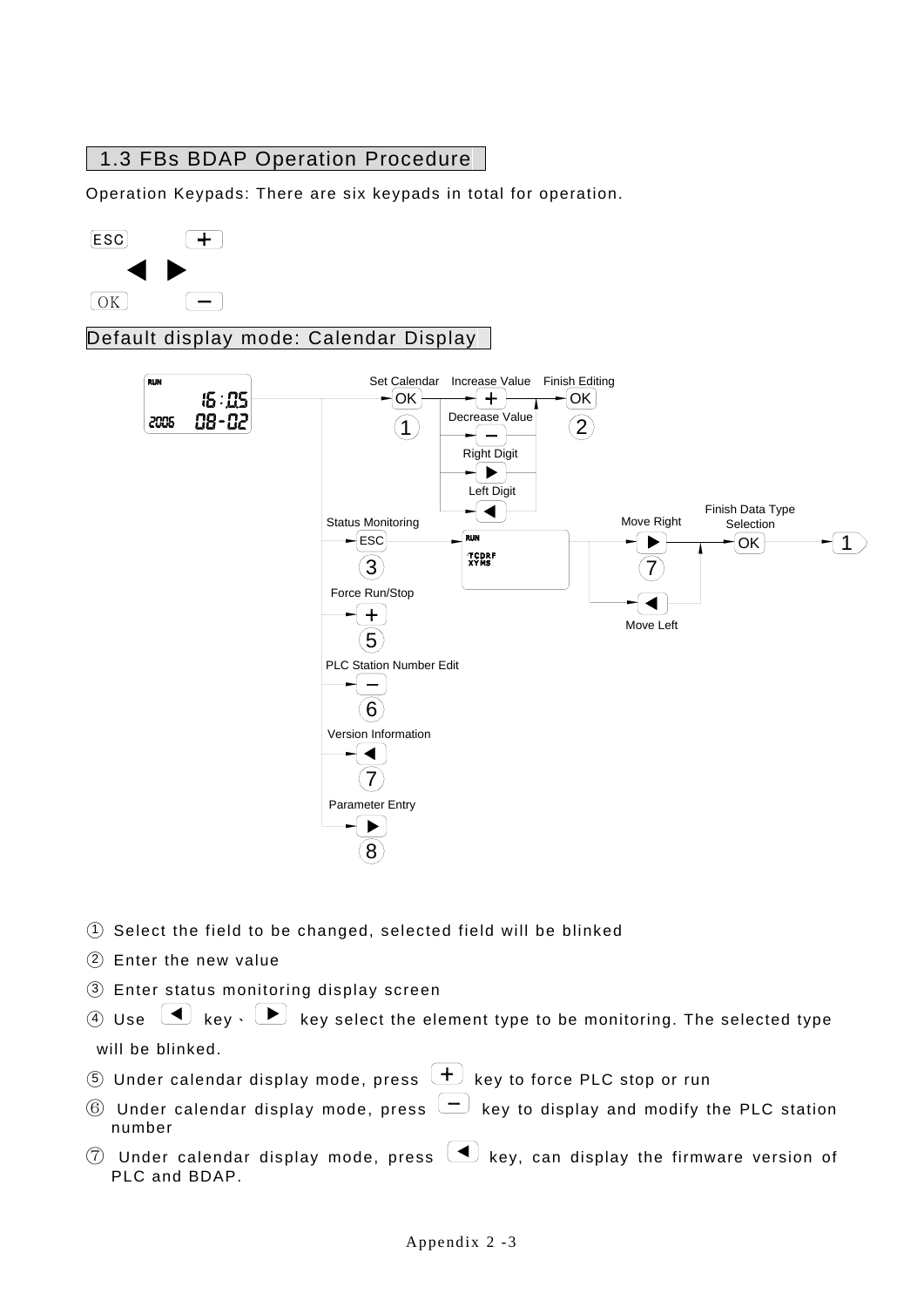$\circledR$  Under calendar display mode, press  $\bullet$  key, can enter the user parameter entry screen.

Note: No matter at which display screen, press <ESC> for 2 seconds will lead the screen to calendar display.

Discrete Element Monitoring:



- $(1)$  Discrete element $(X, Y, M, S)$  display screen show five consecutive points of status at one time. The upper row is on/off status while the lower row is disable/enable status.
- ○<sup>2</sup> Element reference number adjust



 $\left(\frac{+}{+}\right)$  key: Increase the reference number by 5

 $\boxed{-}$  key: Decrease the reference number by 5

- $\overline{3}$  Enter the element status editing state. The selected point will be blinked.
- $\overline{4}$  Modification of element ON/OFF  $\cdot$  Enable/Disable status

 $\left(\frac{1}{\epsilon}\right)$  key: Change the ON/OFF status(toggle operation)



 $\Box$  key: Change the Enable/Disable status(toggle operation)



- $\Box$  key: Move cursor to the higher point to be edited(increase the reference number)
- ○<sup>5</sup> Finish the editing.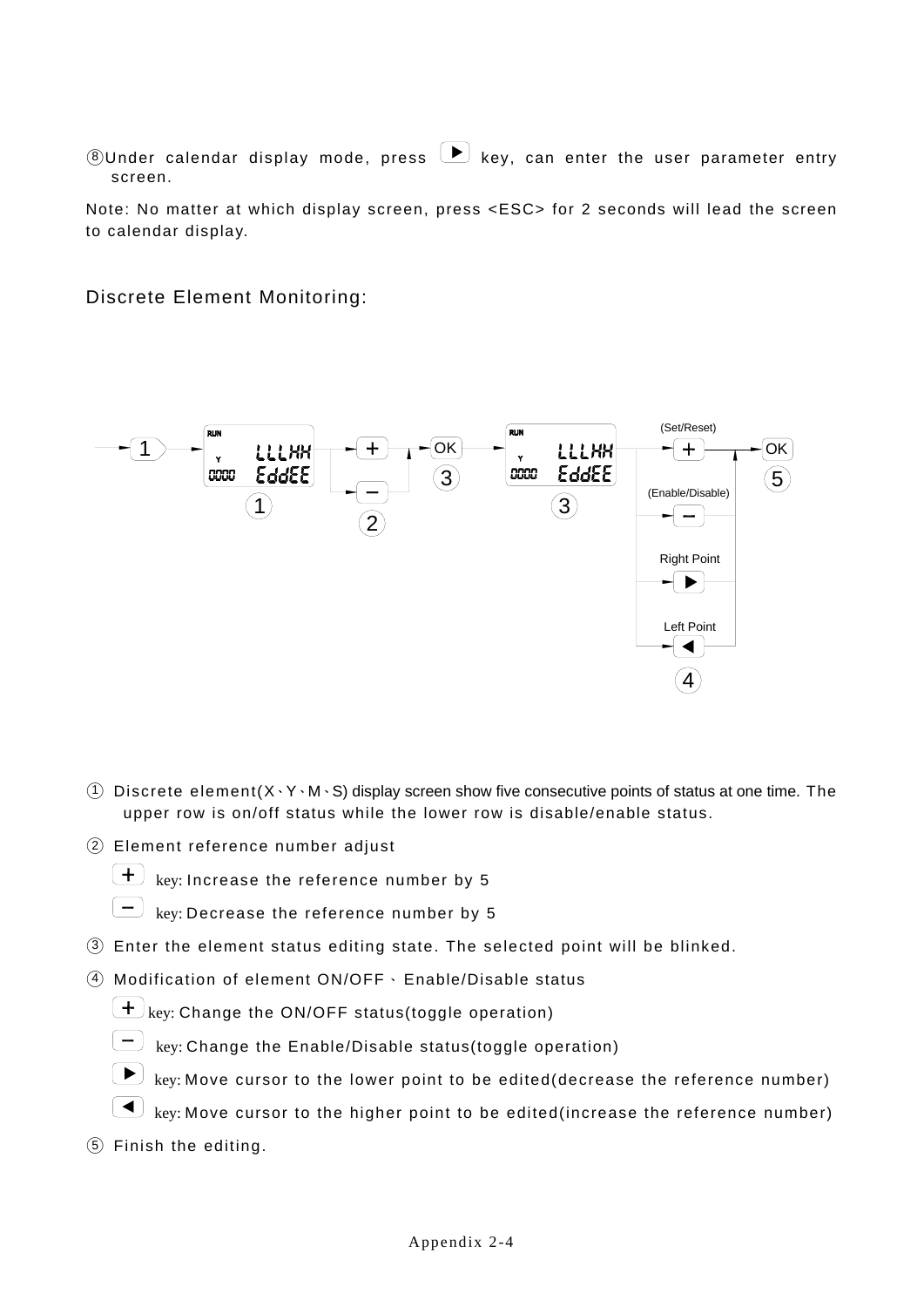# Timer/Counter Status Monitoring:



- ○<sup>1</sup> The current value of T, C element if reach the preset value will show "ON", otherwise will show"OFF"
- ○<sup>2</sup> Reference number adjust

 $\left(\begin{array}{cc} \begin{array}{ccc} \textbf{+} \end{array} \end{array} \right)$  key: Reference number decreased by one

 $\Box$  key: Reference number increased by one

- ○<sup>3</sup> Enter editing mode. The digit to be changed will be blinked.
- ○<sup>4</sup> Modify value

 $(\pm)$ <sub>key:</sub> Increased by one

 $\boxed{-}$  key: Decreased by one

 $\left(\begin{array}{c} \bullet \end{array}\right)$  key: Move to the right digit

- $\left( \bigtriangleup \right)$  key: Move to the left digit.
- $(5)$  Finish the editing and increase the reference number by one and back to  $(1)$ 
	- ※ When monitoring the counter element, if the reference number is great than 200 then the display value will be in 32 bit format(C200~C255 are 32bit counter)



※ When monitoring the timer element, the decimal point of current value will be set accordingly.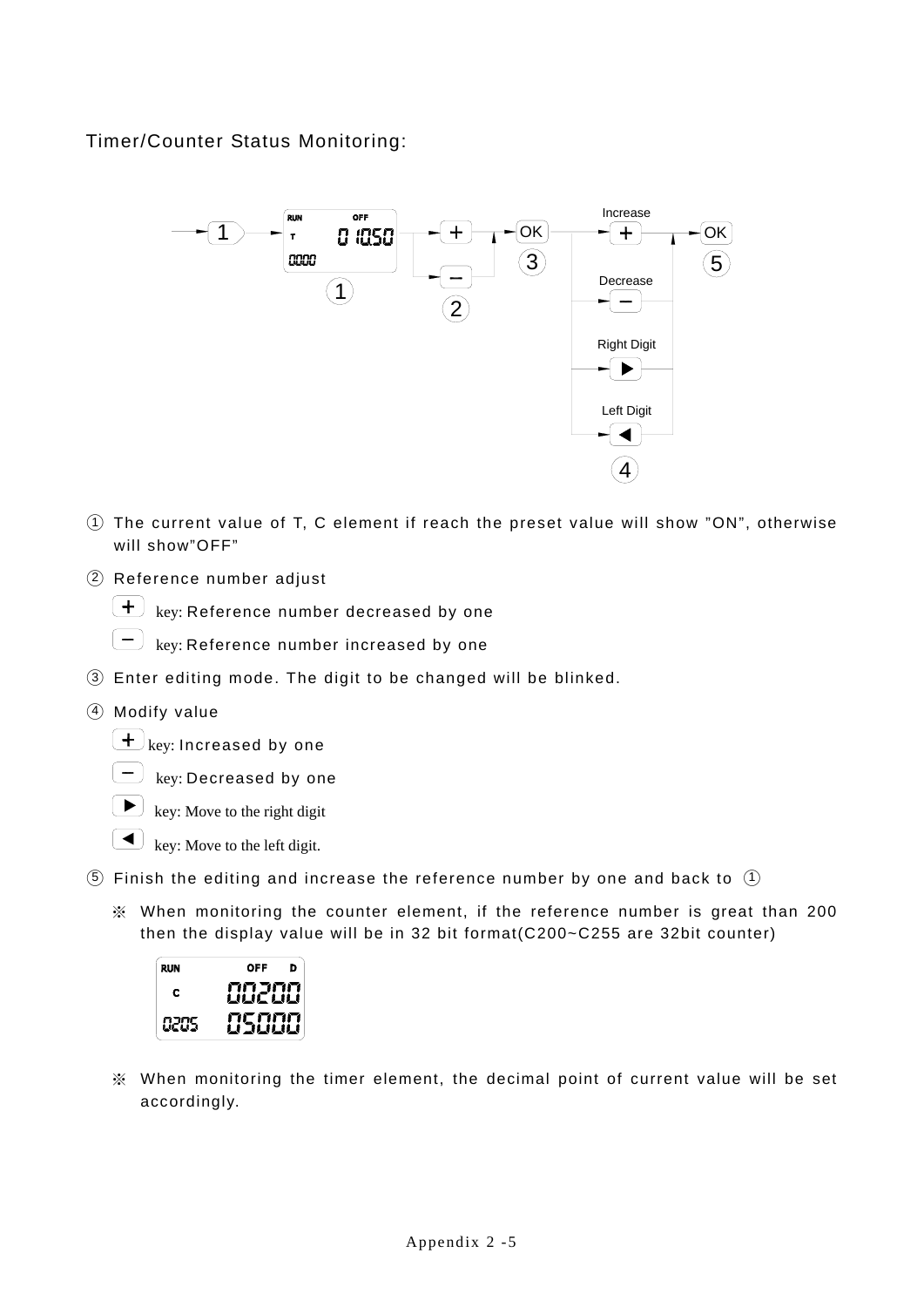

Register Status Monitoring:



- ○<sup>1</sup> Default unsigned 16 bit decimal value display
- ○<sup>2</sup> Adjust the reference number and select the display format
	- $\boxed{\text{+}}$  key: Increase the reference number by one when 16 bit display format, by two when in 32 bit display format.
	- $\boxed{-}$  key: Decrease the reference number by one when 16 bit display format, by two when in 32 bit display format.
	- key: Display format selection. There are signed decimal, unsigned decimal and hexadecimal display format

can be selected. Each depression of  $\Box$  key can change the format once.



 $\left| \begin{array}{l} H \end{array} \right|$  <16 bit hexadecimal display>



<16 bit signed decimal display>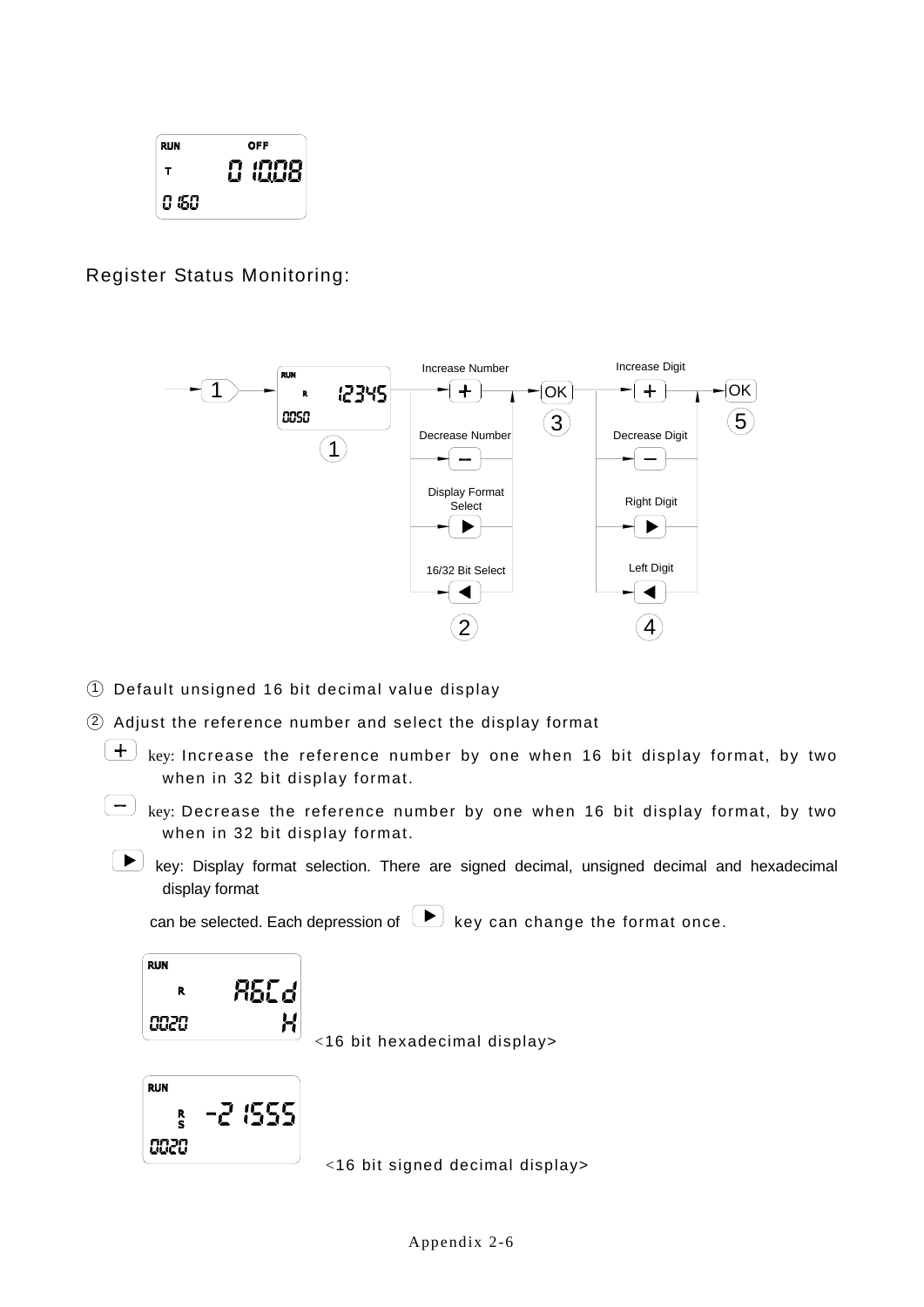key: 16 bit/32 bit display format selection, Each depression of  $\Box$  key will toggle the display format between these two modes.



<32 bit unsigned decimal>



 $\frac{17.004}{20.000}$  <32 bit hexadecimal display>





- ○<sup>3</sup> Enter editing mode. The digit to be edited will be blinked.
- ○<sup>4</sup> Modify digit value



 $\leftarrow$  key: Increased by one  $\begin{pmatrix} - \end{pmatrix}$  key: Decreased by one

 $\boxed{\blacktriangleright}$  key: Move cursor to the right digit

 $\Box$  key: Move cursor to the left digit

○<sup>5</sup> Finish the editing and automatically point to the next available reference number then back to $(1)$ 

### Password Access Protection:

In order to protect the PLC data from inadvertent modification by operating of the BDAP with irrelative person, there are two kinds of password can be setup. One is operator password, while the other is supervisor password. People should pass the operator password authentication before can access the parameter entry function. Supervisor password is required if intend to enter the PLC element status editing function.

These two passwords are stored in D register of PLC.

**D3980** – Location to store operator password.

**D3981** - Location to store supervisor password.

Valid password range 1 ~ 65535. Filled 0 value when corresponding password protection is disabled.